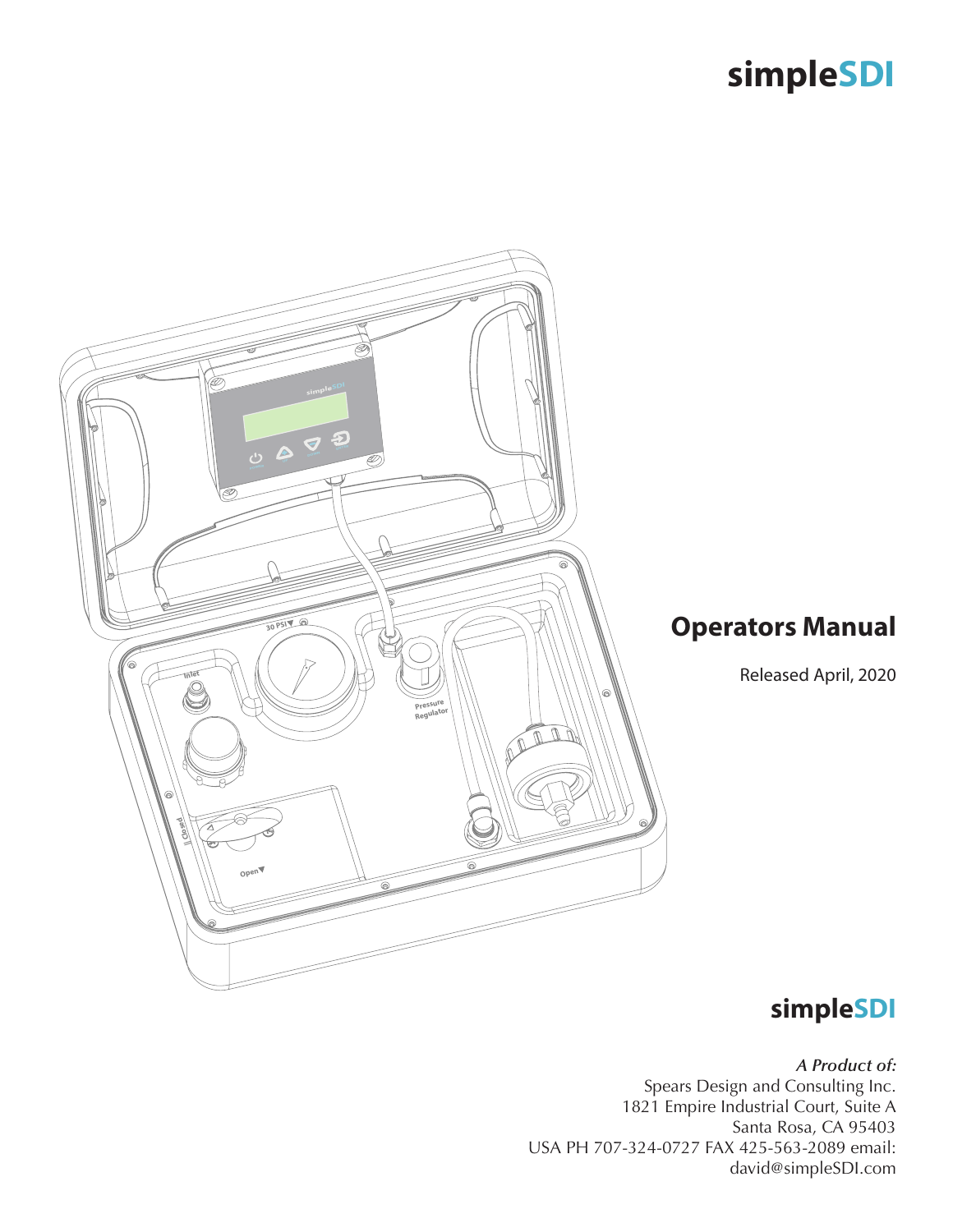### **Welcome!**

Thank you for purchasing our **simpleSDI 2.0** silt density index test instrument.

After nearly 20 years since the original simpleSDI instrument, we've completely redesigned the instrument to make it more reliable, more accurate and added new features.

- **New** Lithium Polymer battery for more tests per charge, lighter weight and longer life.
- **New** built-in prefilter to ensure that the flow sensor is protected from particulates.
- **New** dual pressure regulator design provides safe operation up to 100psi and improves accuracy by regulating the pressure to the test regulator.
- **simple SDI** uses ASTM D4189-14 compliant .45 micron, 47 mm, MCE membranes for standards compliance and consistent test results.
- **simple SDI** is housed in a rugged crush-proof case. No flimsy tissue-thin plastic here.

Again, thank you. Welcome to the community of simpleSDI users.

David Spears

Spears Design and Consulting Inc.



To ensure years of trouble-free service, please observe the following cautions and advice:

- **• Always use the built-in prefilter.** This assures that the flow sensor is protected from particulates that could damage it.
- **• Never blow air through the instrument**. Doing so will damage the flow sensor.
- **• Do not exceed 2 LPM flow** when starting up or flushing the instrument.
- **• Don't leave the instrument exposed to direct sunlight or high temperatures.**
- **• Rinse the instrument with clean water after testing on Seawater or High Salinity water.**
- **• Charge the battery frequently.** To protect the battery from damage, the controller will turn off when the batttery charge reaches 20%.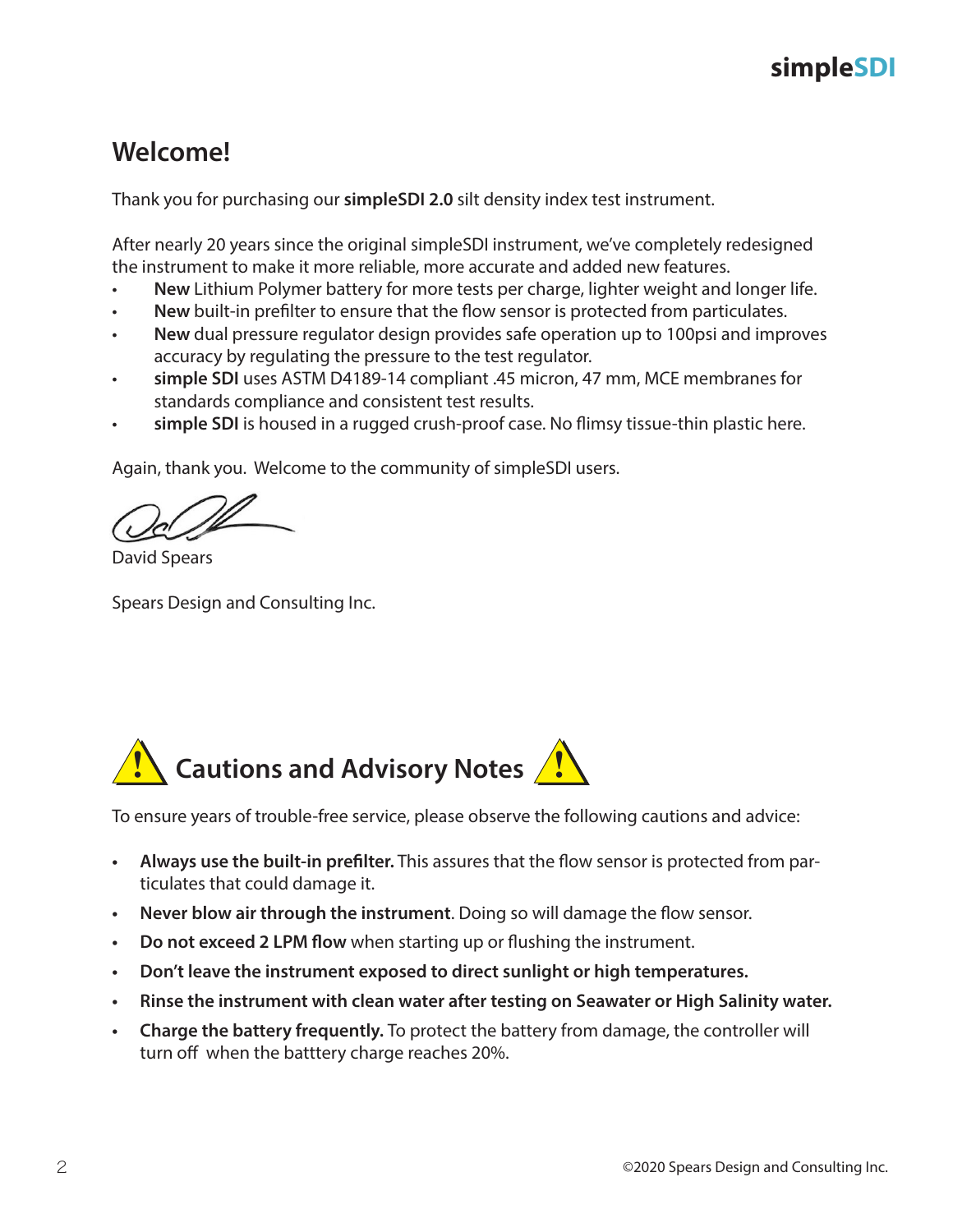### **Getting to know simpleSDI: Overview**

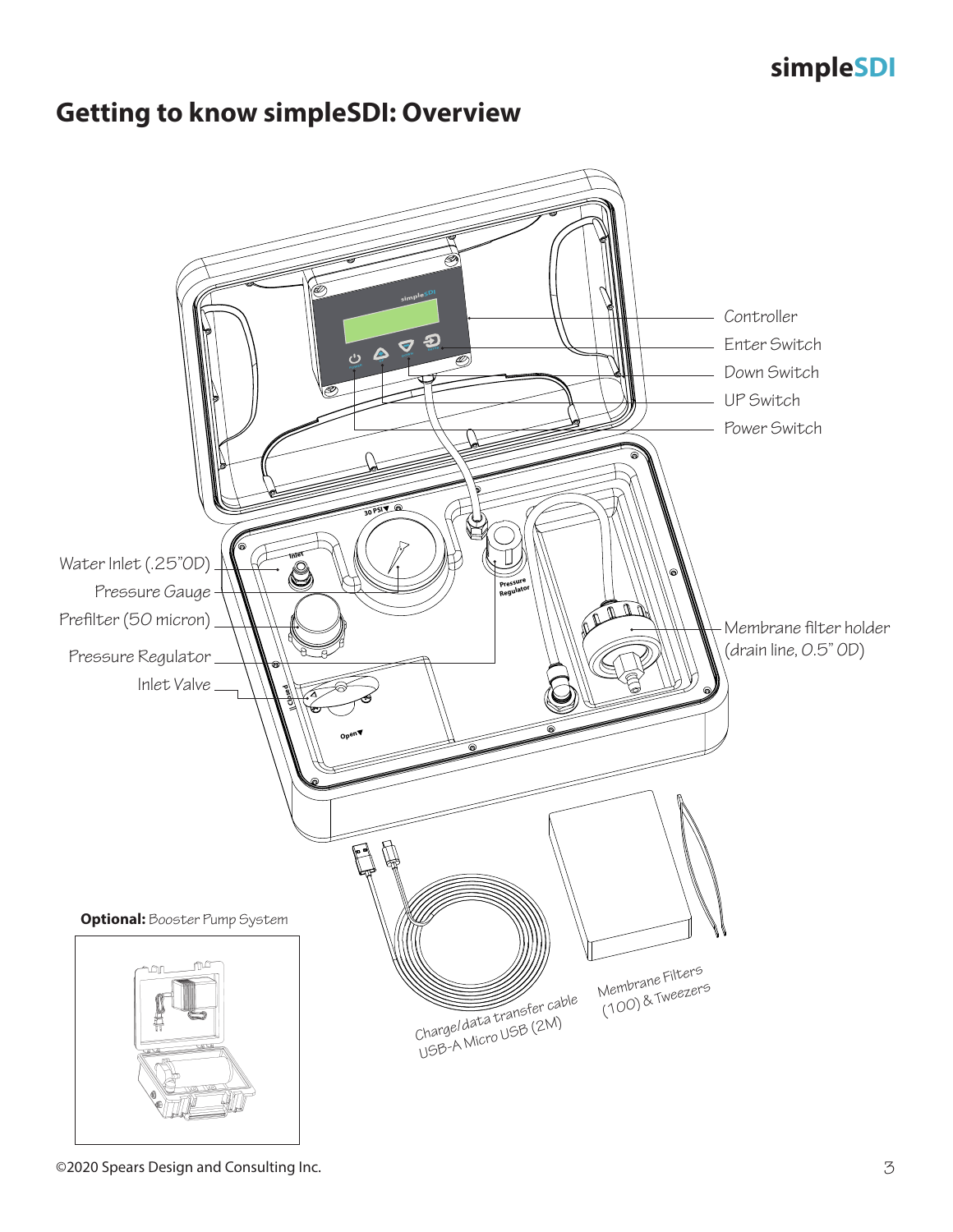# **Setup and Startup.**

#### **Setup-1**

- Remove plug from inlet fitting and cap from membrane outlet.
- Close simpleSDI inlet valve.



#### **Setup-2**

- Connect water supply line, turn supply on.
- Connect hose to membrane outlet, route to drain.



#### **Startup**

- Partially open the inlet valve, just enough to allow approximately 1LPM to flow through. Do not exceed 2LPM or the flow sensor may be damaged.
- Allow the water to flow for a short period. Close and open the inlet valve several times to dislodge air bubbles.
- Tapping on the inlet valve handle or regulator and opening and closing the regulator may also help.
- When the air has been removed, and there are no air bubbles, close the inlet valve.

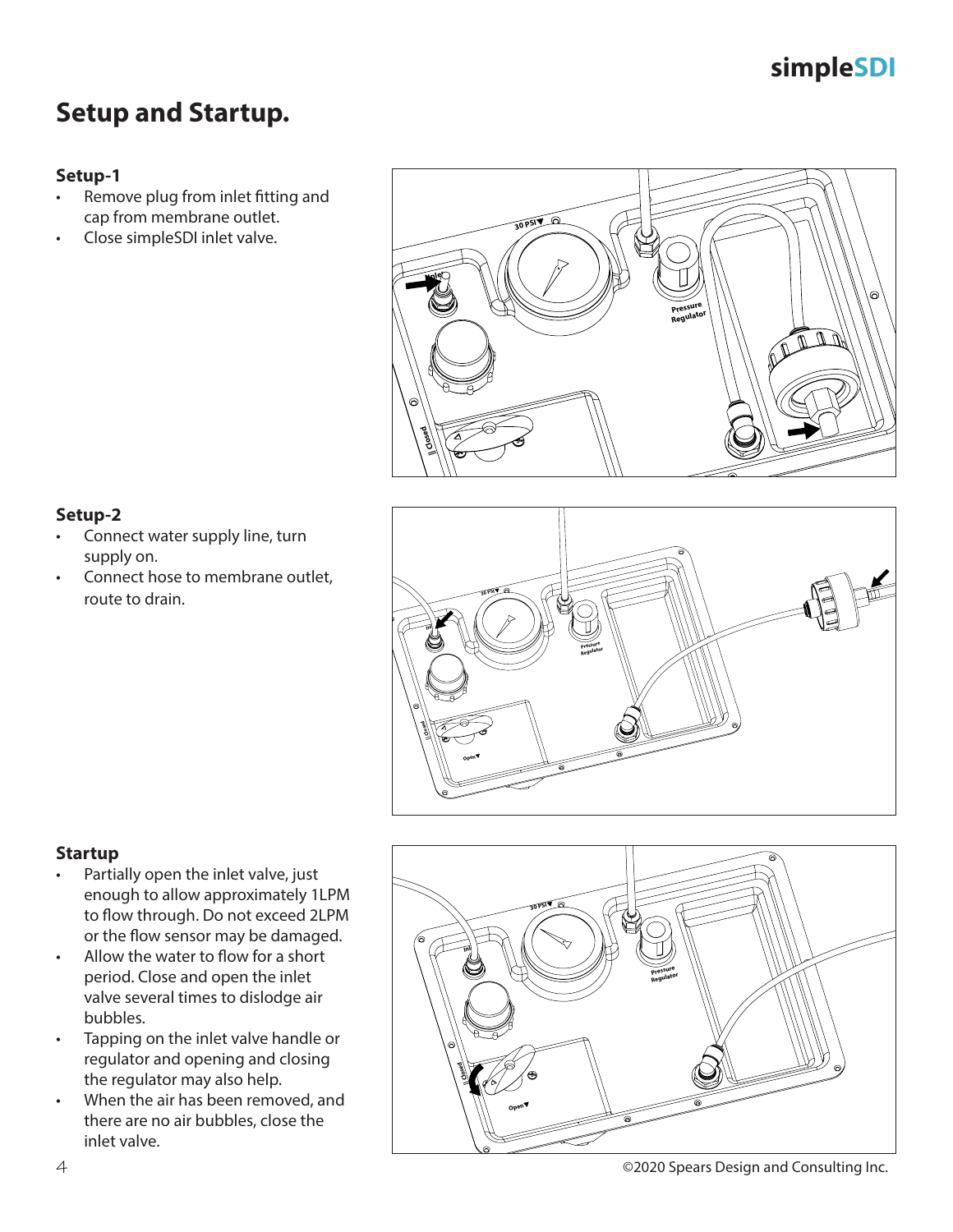### **Test Procedure, filter installation**

#### **Membrane Filter installation**

- Open the membrane filter housing.
- Tilt the filter housing UP so that the face of the housing is up and parallel to the ground.
- Using the tweezers provided, place a membrane on the face of the filter housing. (Note that the membranes are white and are separated by light blue pieces of paper. Make sure that you have a membrane and only a membrane.) The "shiny" side of the membrane should be placed "UP".



#### **Wetting the Membrane Filter**

• Open the inlet valve very slightly so that water slowly comes up out of the housing. Close the valve while keeping the filter housing face up and parallel to the ground. Allow the membrane to absorb water and become fully wetted.



#### **Assemble and Tighten the Housing**

• Once the membrane has been wetted thoroughly, put the top back on the membrane filter housing and tighten fully.

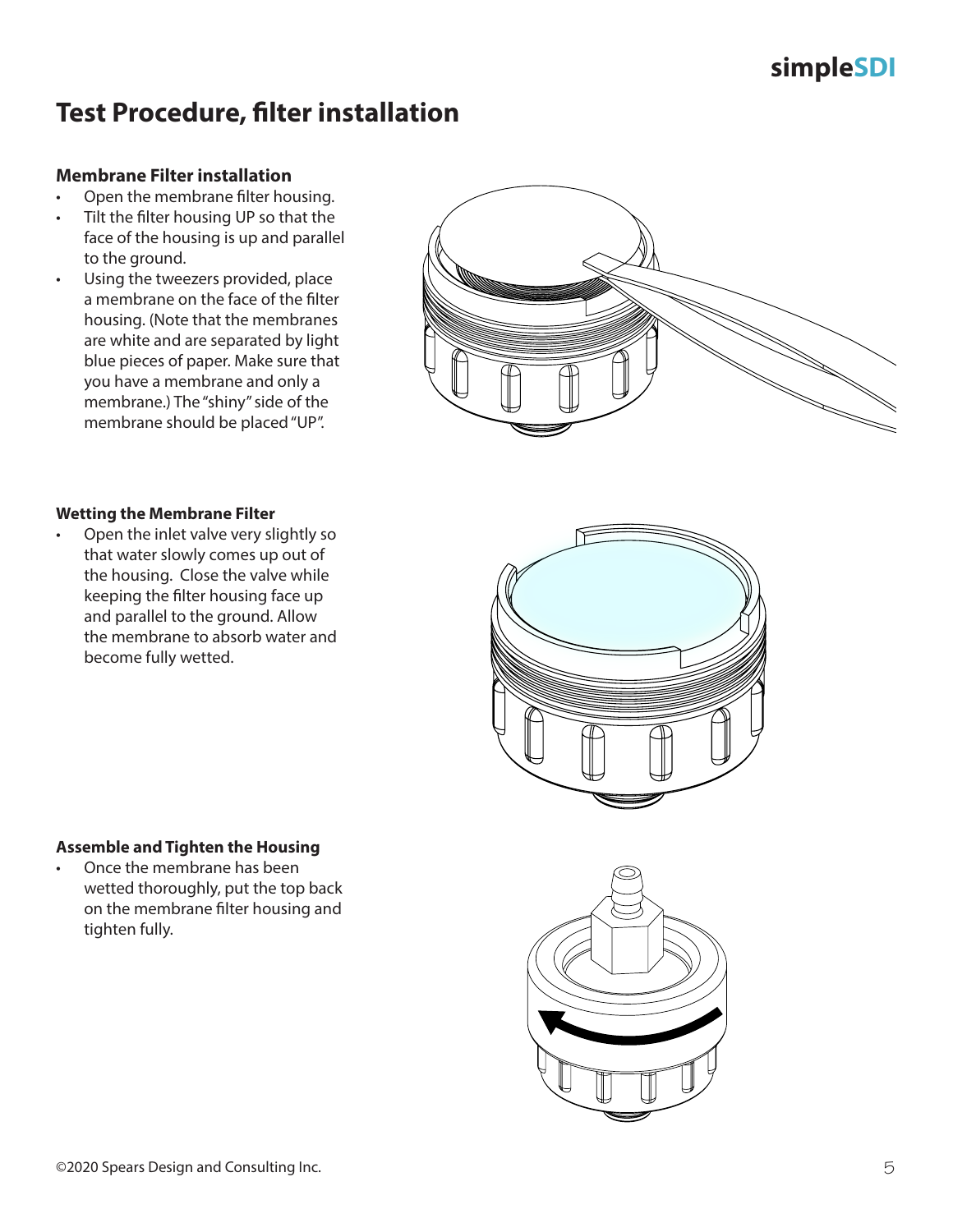### **Test Procedure, pressure adjustment**

#### **Adjusting the Test Pressure**

• Open the Inlet Valve and as quickly as possible adjust the pressure to 30 psi. (Turning the knob on the pressure regulator clockwise increases the pressure, turning it counter-clockwise reduces the pressure.)



- As soon as you reach 30 psi, close the inlet valve.
- This procedure is only necessary on the first test on a given water supply. On subsequent tests the pressure can be adjusted, if necessary, during the first few seconds of the test.
- You're ready to begin the test.

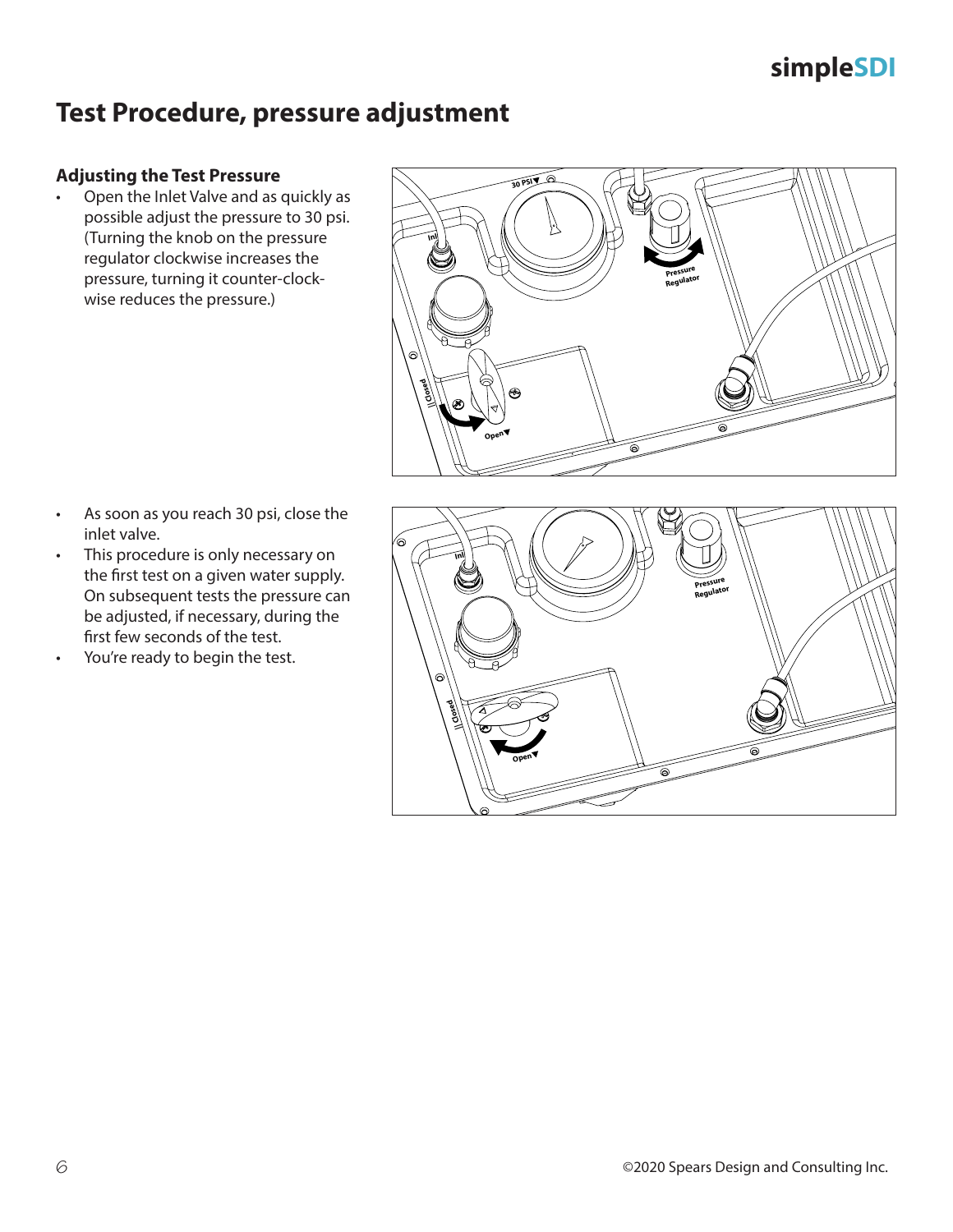### **Test Procedure**

#### **Start the test**

- Turn the Power ON.
- After the Welcome screen comes up, Press ENTER to begin the test.

### **simpleSDI**

simpleSDI Battery 80% Enter to begin test UP/DWN->Test History





#### **Start the test**

• OPEN the inlet valve. As soon as the water starts flowing, the test will begin automatically.



#### **Accuracy tip.**

- During the first 3-4 minutes, adjust the pressure as needed to maintain 30psi.
- After the first 4 to 5 minutes the pressure will stabilize. The test will take approximately 20 minutes to complete.
- SEE PAGE ## for explanations of test results.

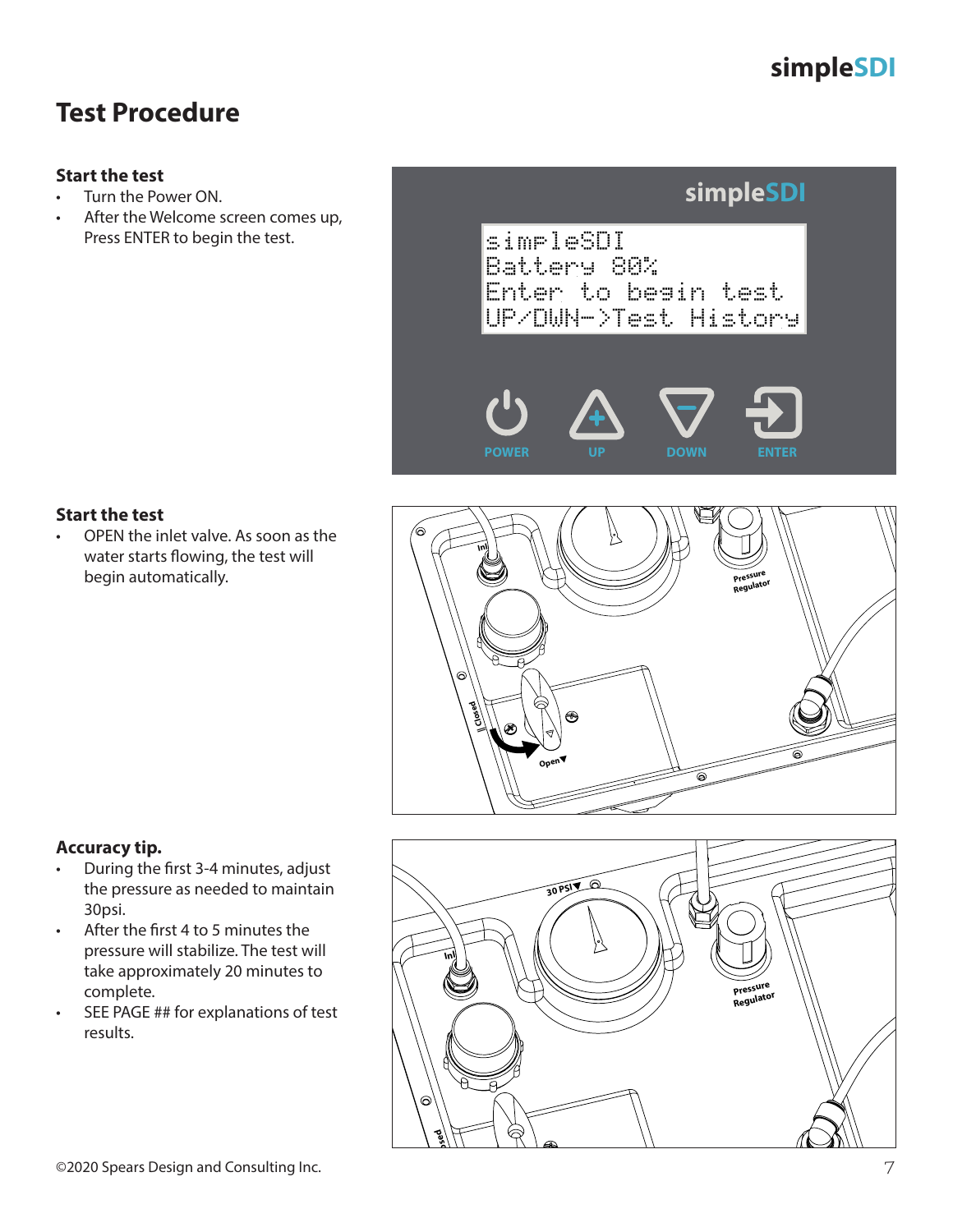# **Controller Operation and Test Results**

#### **Initial Power Up Screen**

- This screen displays for 5-6 seconds on power-up.
- While this display is ON, pressing the power button a second time opens the configuration menu for making date, time and other settings

### **simpleSDI**



#### **Configuration Menu**

• Follow the menu prompts to adjust the date, time, other settings.



### **simpleSDI**





8 ©2020 Spears Design and Consulting Inc.

#### **Normal Home Screen**

- This the normal home screen.
- You will begin a test from this screen by pressing the ENTER button.
- Pressing the UP or DOWN button will scroll through the test history.
- The most recent test is the lowest number. Each test has a Date and Time record.
- The controller stores 100 test records.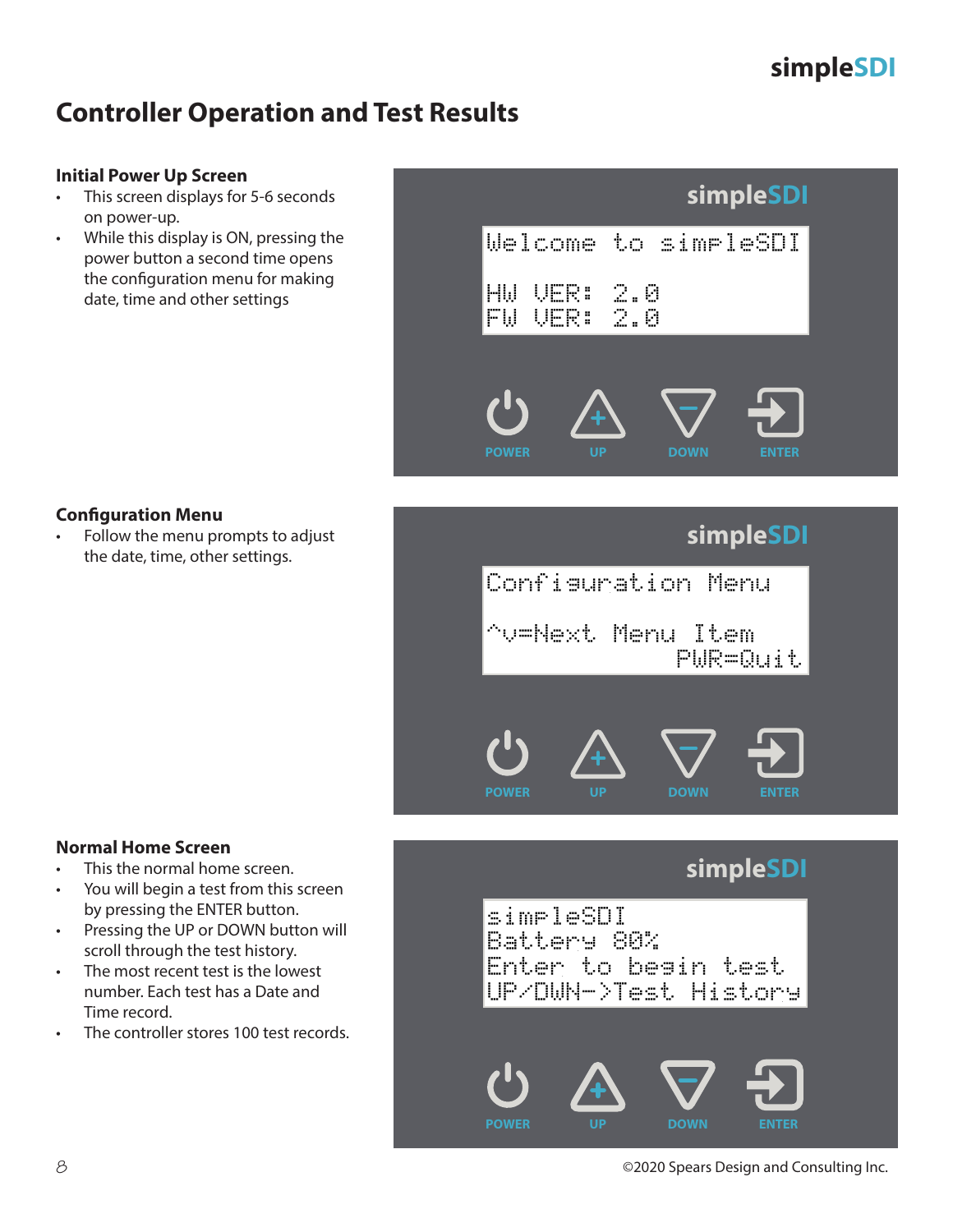### **Controller Displays Explained:** *Test In Process*

#### **Initial Flow Measurement Screen**

The SDI test begins with measuring the time it takes to flow 100ml and 500ml through the membrane filter (Ti). This value is the basis for calculating SDI-5, SDI-10 and SDI-15.

| First 100mL 05.9<br><u>First 500mL 29.6 sec</u><br>Flow 1.00L TOT 686mL | - spr  | Elapsed time since<br>beginning of test |
|-------------------------------------------------------------------------|--------|-----------------------------------------|
| Current Flow Rate Cummulative Flow                                      | Volume |                                         |

#### **SDI-5 Measurement in Process**

The screen will show  $**$  \* moving from left to right while the measurement is being made.

#### **SDI-5 Measurement Complete**

• When the flow measurement is complete the controller calculates and displays the SDI-5 100ml and 500ml values.

#### **SDI-10 Measurement in Process**

• The SDI-10 measurements is the same as the SDI-5 measurement above.

#### **SDI-10 Measurement Complete**

When the flow measurement is complete the controller calculates and displays the SDI-10 100ml and 500ml values.

#### **SDI-15 Measurement in Process**

At the end of the test, the controller displays the results for the SDI-5, SDI-10 and SDI-15 tests.

SDI-5 500ML = \*\*\* Run Time 05:03.6 Flow 977mL TOT 5.10L

SDI-5 100ML = \*\*\*

| $SDI-5 - 100ML =$   | 1.0 |
|---------------------|-----|
| SDI-5 500ML = 1     | 0.8 |
| Run Time 05:39.2    |     |
| Flow 971mL TOT 567L |     |

| $SDI-10 100ML =$     | 1.1   |
|----------------------|-------|
| $SDI-10$ 500ML =     | - 자자라 |
| Run Time 10:10.9     |       |
| Flow 910mL TOT 9.94L |       |

SDI-10 100ML = 1.1 SDI-10 500ML = 1.1 Run Time 10:34.2 Flow 903mL TOT 10.2L

SDI-15 100ML = 1.3 SDI-15 500ML = \*\*\* Run Time 15:17.5 Flow 828mL TOT 14.3L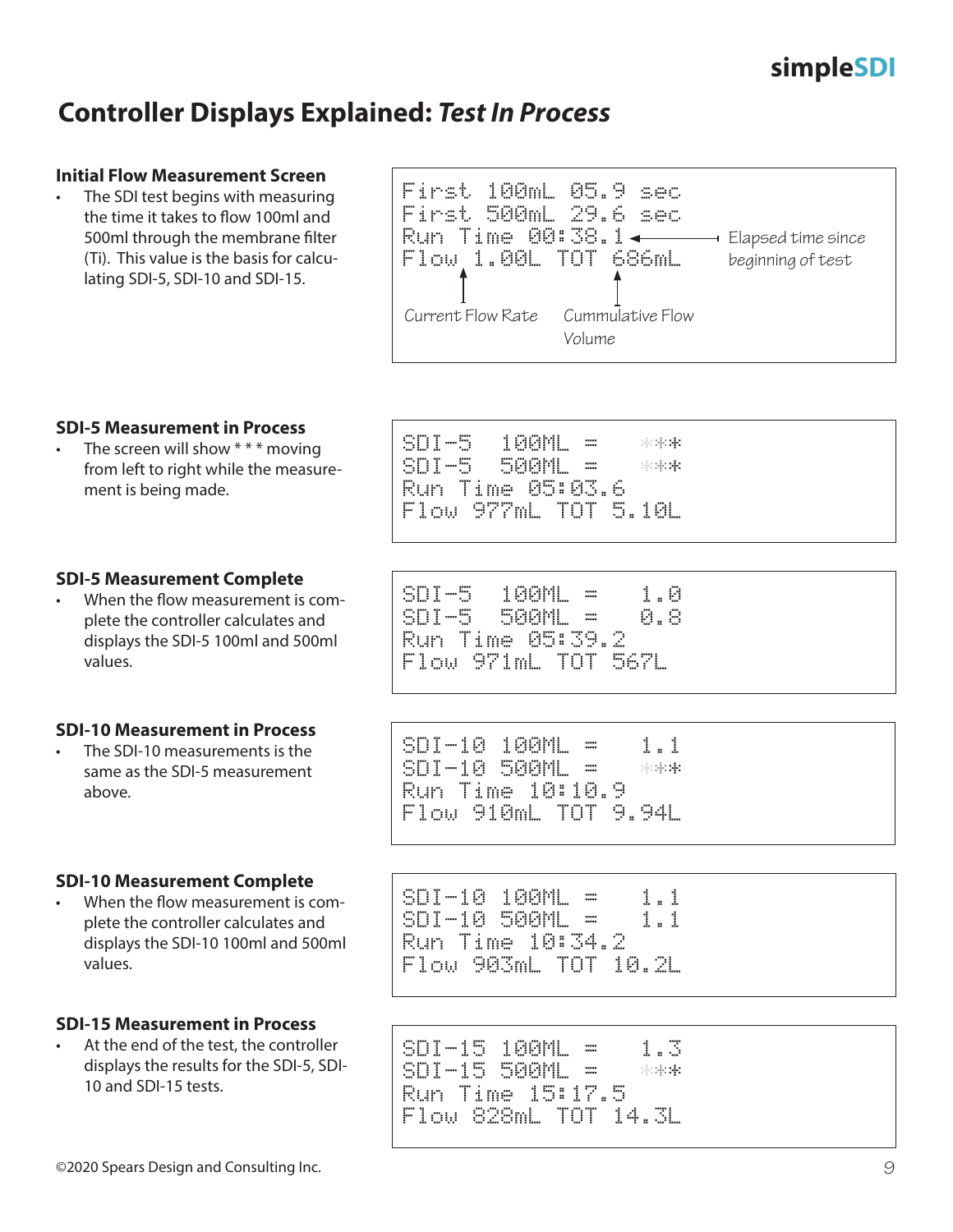Flow Increase > 10% Check for leak or torn membrane.

**Controller Displays:** *Test Complete & Error Messages*

#### **Normal End of Test Display**

- The SDI test results for SDI-5, SDI-10 and SDI-15 in both 100ml and 500ml sample size are displayed at the end of the test.
- This test completed successfully within normal parameters.

### *Error Messages*

#### **SDI Result with > 75% plugging**

The test shown here had >75% plugging during the SDI-10 and SDI-15 tests. An SDI value that results in a plugging factor > 75% is considered too high to operate an RO successfully. These results are indicated with a ! next to the SDI result.

#### **Error, Test Time Exceeded**

• On high fouling waters, it is possible to take longer than 5 minutes to collect the 500ml sample. If this occurs during the SDI-5 or SDI-10 test the test can not be completed. To indicate this we display =T>5 (Time>5 minutes).

#### **Error, Flow Increase Before Test**

If the flow increases by 10% or more after the initial time measurement and before the SDI-5 tests begins, testing stops and this error message is displayed.

#### **Error, Flow Increase During Test**

• During the SDI test, the flow should decrease. An increase in flow indicates a torn membrane, a leak or an air bubble. If the flow increases by 10% or more after the SDI-5 test begins, ^Flow is displayed in the field where the error occurred. Testing stops and later fields are filled with -----

#### **Error, Insufficient Flow to Start Test**

If the initial flow isn't greater than 200ml/min, the test can not be performed and this message is displayed.

| Results: 100 / 500mL      |                  |  |
|---------------------------|------------------|--|
| $SDI-5 = 1.0 \times 0.8$  |                  |  |
| $SUI-10$                  | $1.1 \times 1.1$ |  |
| $SDI-15 = 1.3 \times 1.3$ |                  |  |
|                           |                  |  |

| SDI-5.               | $6.0 \times 7.6$           |  |
|----------------------|----------------------------|--|
| $SDI-10$<br>$SDI-15$ | 6.6 Z 7.6!<br>- 5.514 5.81 |  |
|                      |                            |  |

Results: 100 / 500mL

Results: 100 / 500mL SDI-5 18.7!/=T>5 SDI-10 9.4!/=T>5 SDI-15 6.2!/ 6.2!

| Results:<br>SDI-5 | 6.0 / 7.6 | $100 \times 500$ mL |
|-------------------|-----------|---------------------|
| $SDI-10$          |           | 6.6 /^Flow          |
| $SDI-15$          |           |                     |

```
Initial flow test
failed. Check test
pressure, membrane &
pre-filter.
```
# **simpleSDI**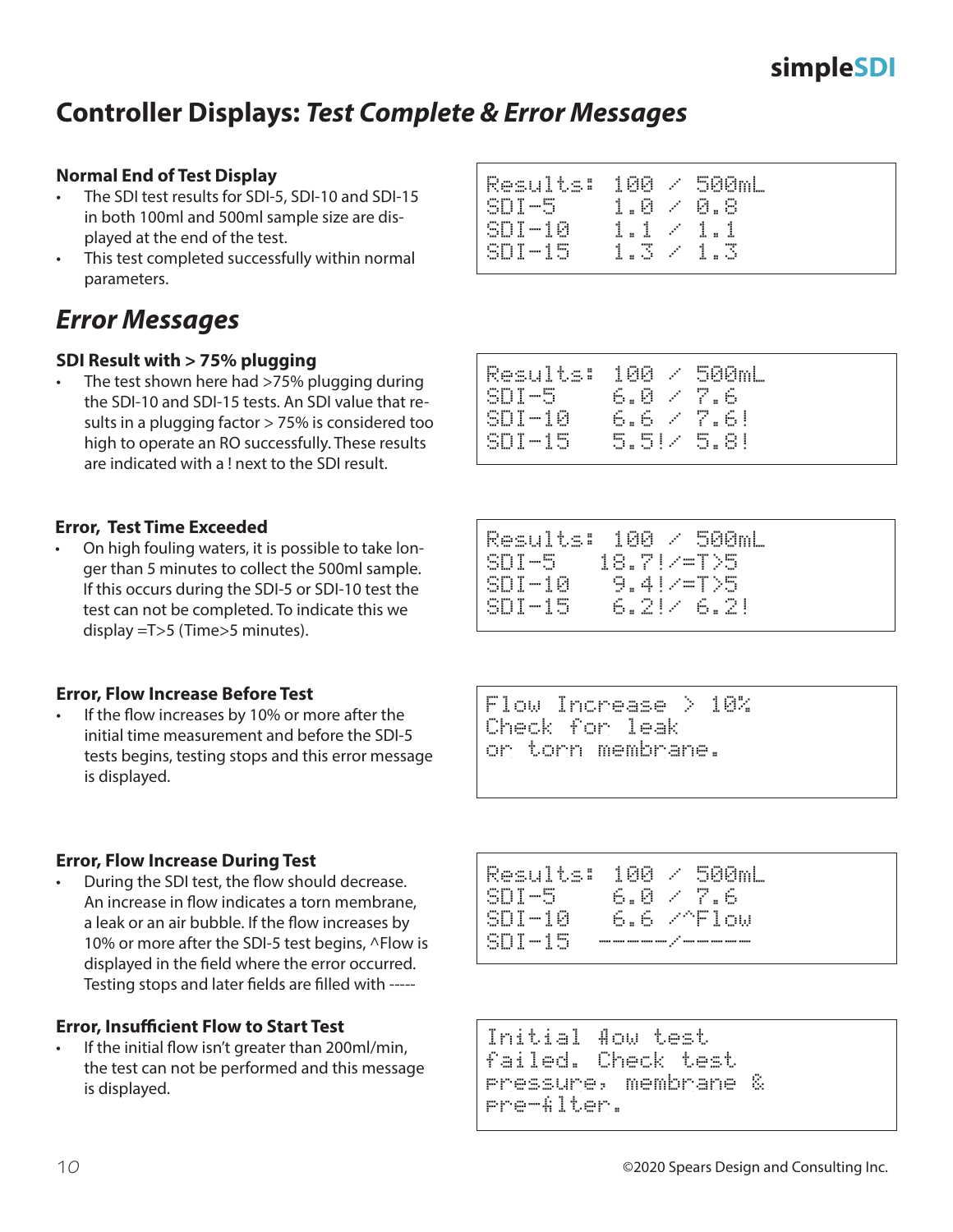# **Parts Indentifcation**



| Ref#           | Part#     | <b>Description</b>                 | Ref # | Part#     | <b>Description</b>                 |
|----------------|-----------|------------------------------------|-------|-----------|------------------------------------|
|                | 551-65051 | Connector, Male, 1/4 MPT x 1/4 PtC | 12    | 551-65791 | Elbow, Male, 1/4 MPT x 1/4 PtC     |
| $\overline{2}$ | 530-20070 | Gauge, 2 1/2 316SS dry 0-60 CBM    | 13    | 550-02106 | Elbow, Female, 1/4 FPTx 1/4 PtC    |
| 3              | 560-01047 | Regulator, Pressure 0-60PSI        | 14    | 551-65052 | Connector, Male, 1/4 MPT x 3/8 PtC |
| 4              | 182-30059 | Filter Element, 50micron, PE       | 15    | 530-90255 | Flow sensor with cable-Current     |
| 5              | 551-65383 | Elbow, Stem, 3/8 Stem x 3/8 PtC    | 16    | 550-0904  | Elbow, Street, 1/4", Black PP      |
| 6              | 550-01207 | Adapter, Female, 1/4 FPT x 3/8 PtC | 17    | 182-3514  | Filter base, 1/4 x 1/4 FPT GFPP    |
| 7              | 600-70200 | Membrane filter holder, MFS        | 18    | 550-0250  | Nipple, Short 1/4", Black PP       |
| 8              | 550-62176 | Adapter, 1/4 FPT x 3/8 Barb PP     | 19    | 520-12207 | Ball valve, SMC 1/4 F PVC-EPDM     |
| 9              | 551-63162 | Bulkhead, 3/8" PtC                 | 20    | 560-2125  | Regulator, Pressure 0-125PSI       |
| 10             | 551-65793 | Elbow, Male, 1/4 MPT x 3/8 PtC     | 21    | 530-90296 | Flow Sensor, Tube only PVDF        |
| 11             | 740-1212  | Cable Gland, M12-1.5               | 22    | 570-7100  | Insert, 2.0                        |

©2020 Spears Design and Consulting Inc. 11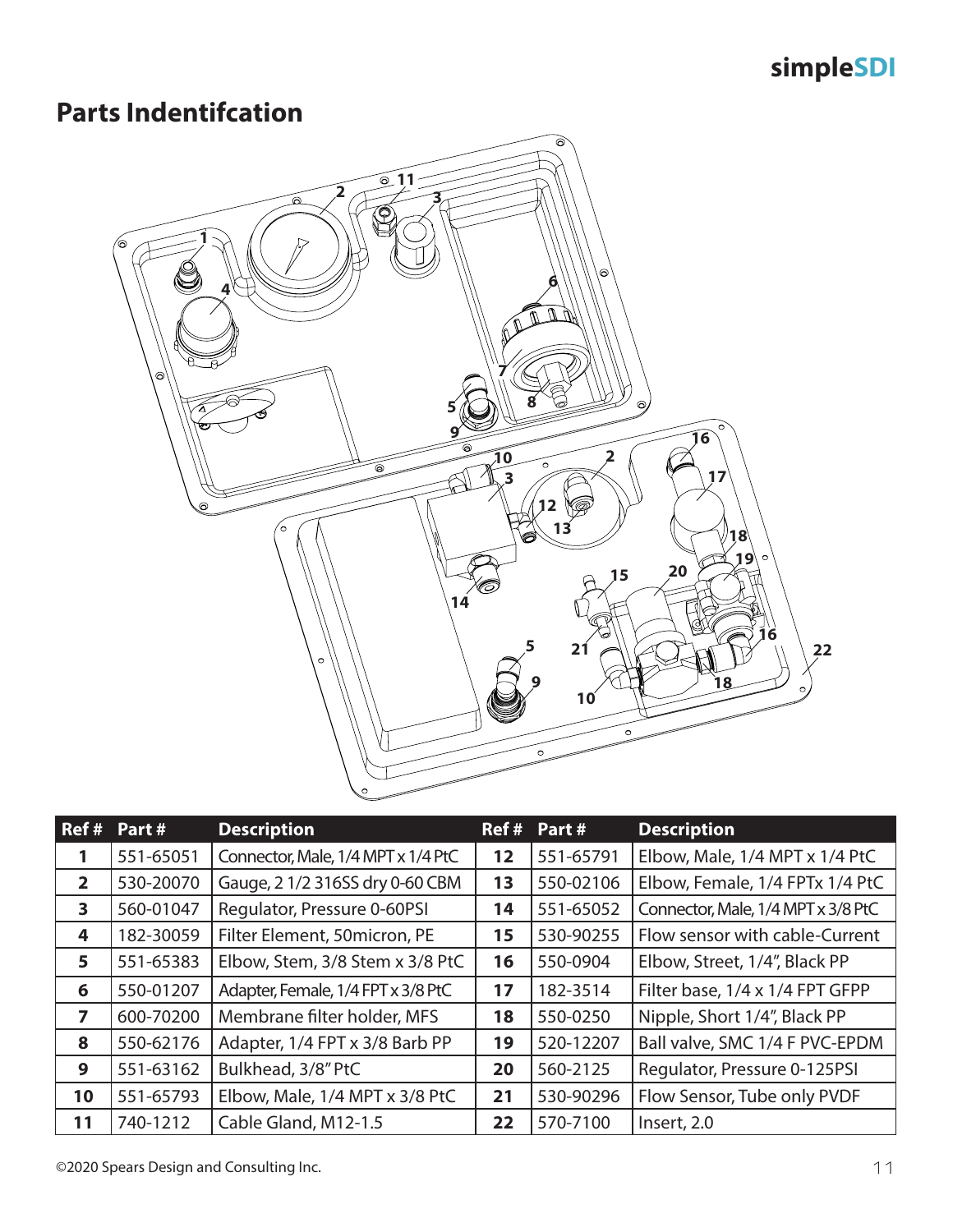# **EC Declaration of Conformity**

| Electromagnetic Compliance 2014/30/EU | Low Voltage 2014/35/EU

The devices defined below have been developed, constructed and manufactured according to the above mentioned EU directives. The applied harmonized standards are noted below.

#### **Product Description**

Product Name: simpleSDI Product Type: Portable, battery powered silt density index testing tool. Manufacturer: Spears Design and Consulting Inc.

#### **Product Environment:**

This product is intended for use in commercial and light-industrial environments.

#### **Applicable Directives** Emission: EN 61000-6-3:2007/A1:2011 Immunity: EN 61000-6-1:2007

Declaration Issued April 23, 2020

Spears Design and Consulting Inc.

David Spears Technical Director

### **simpleSDI**

A product of: Spears Design and Consulting Inc. 1821 Empire Industrial Court, Suite A Santa Rosa, CA 95403 USA PH 707-324-0727 FAX 425-563-2089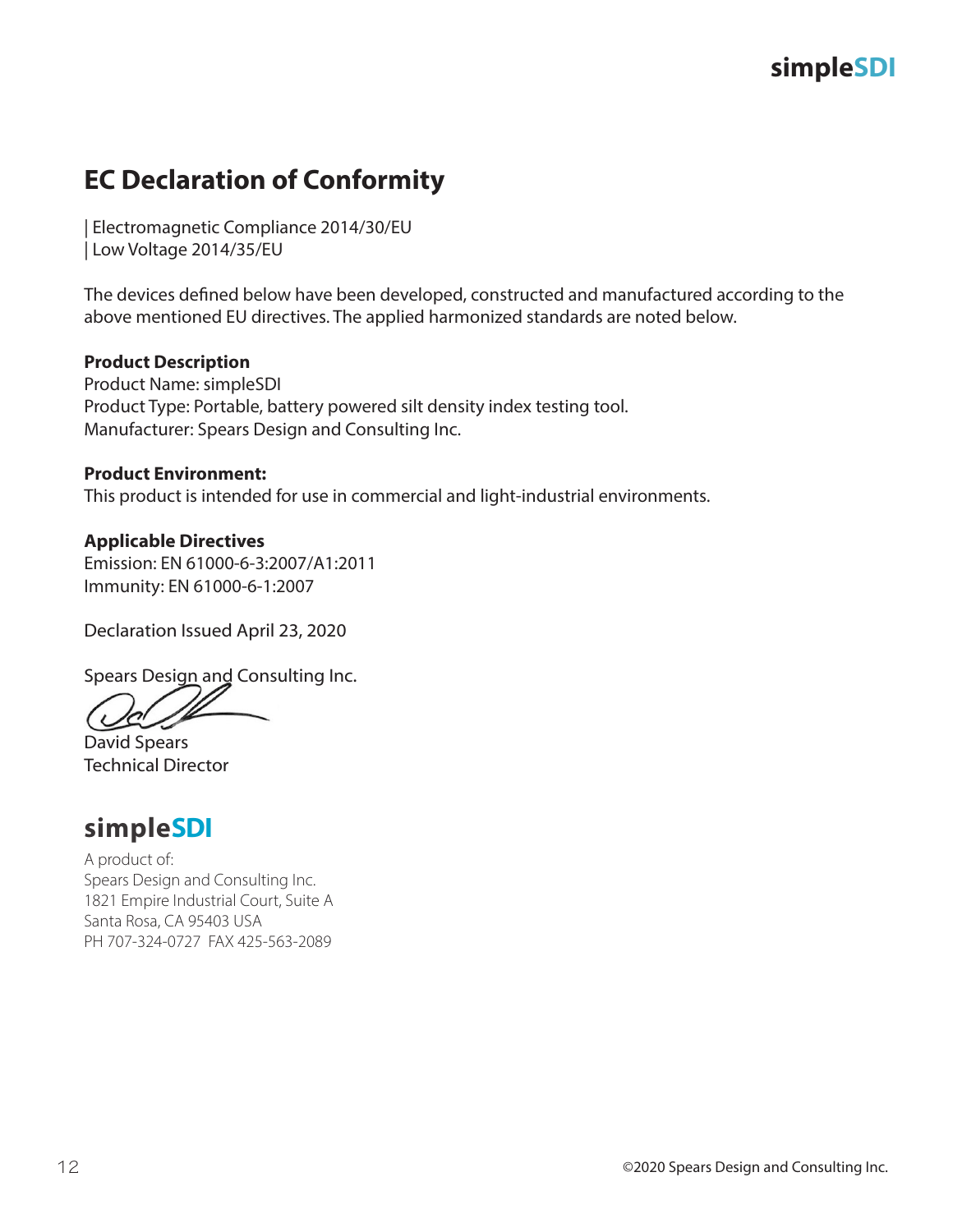# **Specifications**

| <b>Dimensions</b>        | $lnch$ (mm)<br>Wide<br>High<br>Deep                                                    |  |
|--------------------------|----------------------------------------------------------------------------------------|--|
|                          | 14.0 (356)<br>11.25 (286)<br>4.75(121)                                                 |  |
|                          |                                                                                        |  |
| Weight                   | 6 pounds, (2.7kg)                                                                      |  |
|                          |                                                                                        |  |
| <b>Electrical</b>        |                                                                                        |  |
| <b>Battery Type:</b>     | 6 Volt, 3000 mAH Lithium Polymer (LiPo)                                                |  |
| <b>Battery Life:</b>     | At least 5 years of typical usage. (Over 300 full charge cycles)                       |  |
| <b>Battery Capacity:</b> | Approximately 30 hours of testing.                                                     |  |
| <b>Power Supply:</b>     | 5VDC, USB-A Port charger, (e.g. phone, tablet or other device charger (user supplied)) |  |

#### **Sample Water Requirements**

| <b>Feed Pressure</b>     | 35 psi minimum, 100 psi maximum. (Booster pump available.)                    |
|--------------------------|-------------------------------------------------------------------------------|
| <b>Minimum flow rate</b> | 1.4 Liters per minute at 35 psi at start of test. Flow decreases during test. |
| <b>Temperature</b>       | 100°F maximum. (Max 1°F variation during test)                                |
| <b>Solids</b>            | Free of large solids. Filter to 50 micron minimum.                            |

### **Tests Performed**

| SDI <sub>5</sub>  | Range: 0-20  | 100ml and 500 ml sample volumes  |
|-------------------|--------------|----------------------------------|
| SDI <sub>10</sub> | Range: 0-10  | 100 ml and 500 ml sample volumes |
| SDI <sub>15</sub> | Range: 0-6.7 | 100 ml and 500 ml sample volumes |

**Applicable Standard ASTM D4189-07 (2014)**